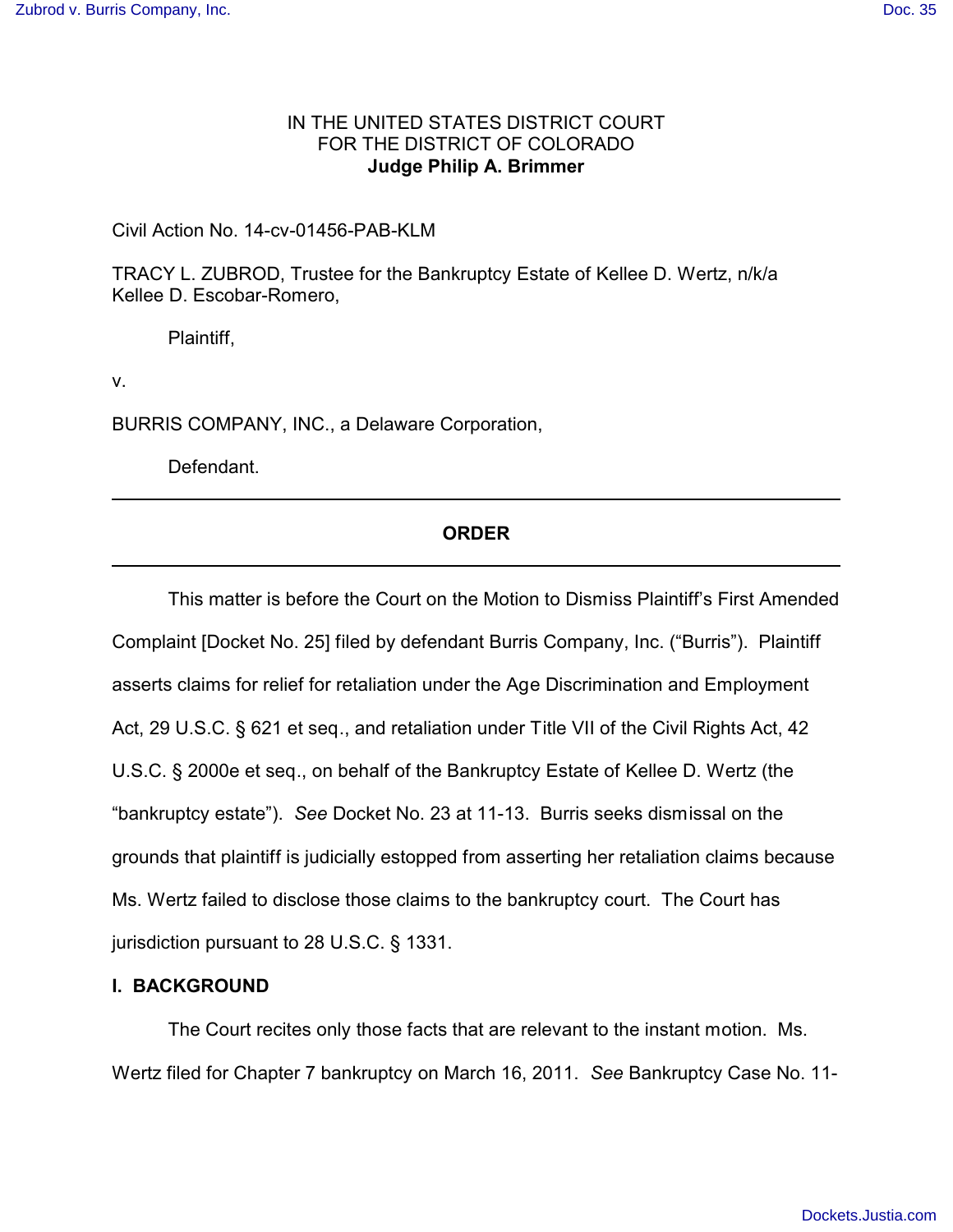15324-SBB (Docket No. 1). In her petition, Ms. Wertz indicated that she did not have any contingent or unliquidated claims of any nature. *Id.* at 9. On July 12, 2011, the bankruptcy court issued an order discharging Ms. Wertz. Bankruptcy Case No. 11- 15324-SBB (Docket No. 20). On July 20, 2012, plaintiff 1 filed her Chapter 7 Trustee's Final Account and Distribution Report. *Id.* (Docket No. 26). The report indicates claims discharged without payment totaling \$196,727.97. *Id.* at 1. The bankruptcy court accepted plaintiff's report and closed Ms. Wertz's case on August 2, 2012. *Id.* (Docket No. 27).

On May 6, 2011, Ms. Wertz filed a Charge of Discrimination against Burris with the Equal Employment Opportunity Commission ("EEOC"). Docket No. 23 at 2, ¶ 5. The EEOC issued a probable cause determination on August 20, 2013 and issued a Notice of Right to Sue on February 26, 2014. *Id.* Ms. Wertz filed this action on May 23, 2014. Docket No. 1. Ms. Wertz's complaint alleges that, soon after she began work with defendant in July 2009, she witnessed "a corrupt corporate culture in which discrimination, harassment and retaliation against employees on the basis of race, age and gender was pervasive and utterly unchecked by anyone in the management structure." Docket No. 1 at 2, ¶ 7, 3, ¶ 11. Ms. Wertz further alleges that, from autumn 2010 to December 2010, defendant terminated or targeted for termination multiple employees due to their age, *id.* at 5, ¶¶ 31-33, and that, in the summer of 2010, Burris's general manager, Steve Bennetts, instructed her to avoid hiring women who might

<sup>&</sup>lt;sup>1</sup>Although Ms. Wertz initiated this action, as used in this Order, "plaintiff" refers to Ms. Zubrod in her capacity as trustee for the bankruptcy estate. The Court will also refer to Ms. Zubrod as the "trustee."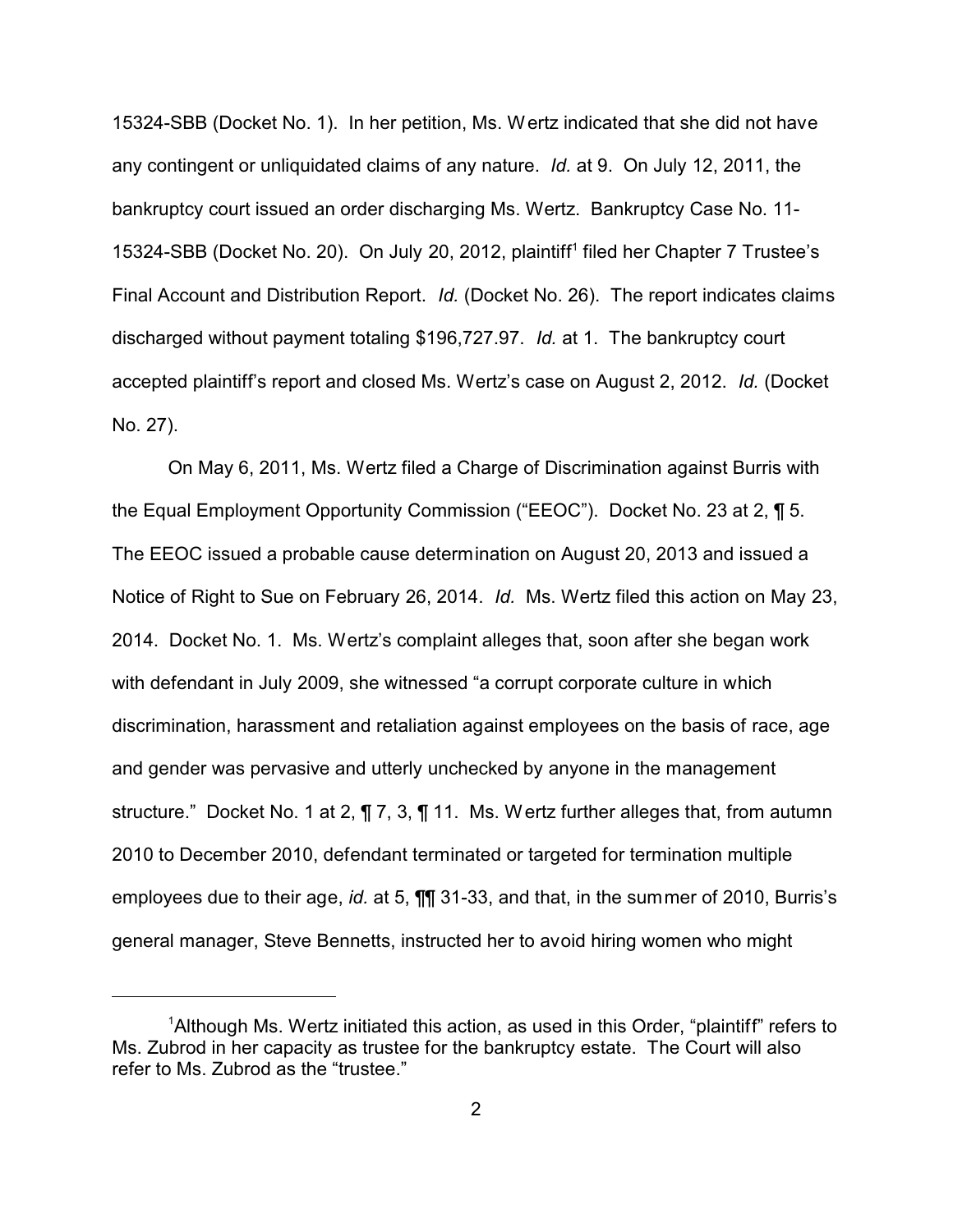become pregnant or individuals who were "too old." *Id.* at 6, ¶ 40. Ms. Wertz reported the conduct to her superiors on multiple occasions dating back to at least July 2010, *see id*. at 6, ¶¶ 35, 40, and alleges that, in July 2010, Mr. Bennetts "began a campaign of berating, harassing and demeaning" her in retaliation for her complaints. *Id.* ¶ 41. Ms. Wertz alleged that this pattern continued until she resigned her employment with Burris in December 2010. *See generally id.* at 7-10, ¶¶ 48-68.

On July 17, 2014, Burris moved to dismiss Ms. Wertz's complaint on the ground that Ms. Wertz's failure to disclose her retaliation claims to the bankruptcy court judicially estopped her from asserting those claims. *See* Docket No. 6. Ms. Wertz moved to reopen her bankruptcy case on August 18, 2014 and disclosed her claims in this action to the bankruptcy court. *See* Bankruptcy Case No. 11-15324-SBB (Docket No. 28). Plaintiff was reappointed trustee of the bankruptcy estate on September 12, 2014. *Id.* (Docket No. 35). On October 6, 2014, the trustee filed an application to employ the law firm that filed this case on behalf of Ms. Wertz to represent the trustee in this action. *Id.* (Docket No. 38). The trustee's contingency fee arrangement with the firm provides that the law firm shall receive 40% of any amount collected by the trustee and that the remaining proceeds are to be distributed as follows: 75% to Ms. Wertz and 25% to the bankruptcy estate. *Id.* (Docket No. 38-3 at 1). The trustee provided notice of her application to appoint the law firm to Ms. Wertz's creditors on October 8, 2014. *See id.* (Docket No. 40). No objections were filed, *see id.* (Docket No. 43), and the bankruptcy court granted plaintiff's application on November 5, 2014. *Id.* (Docket No. 44).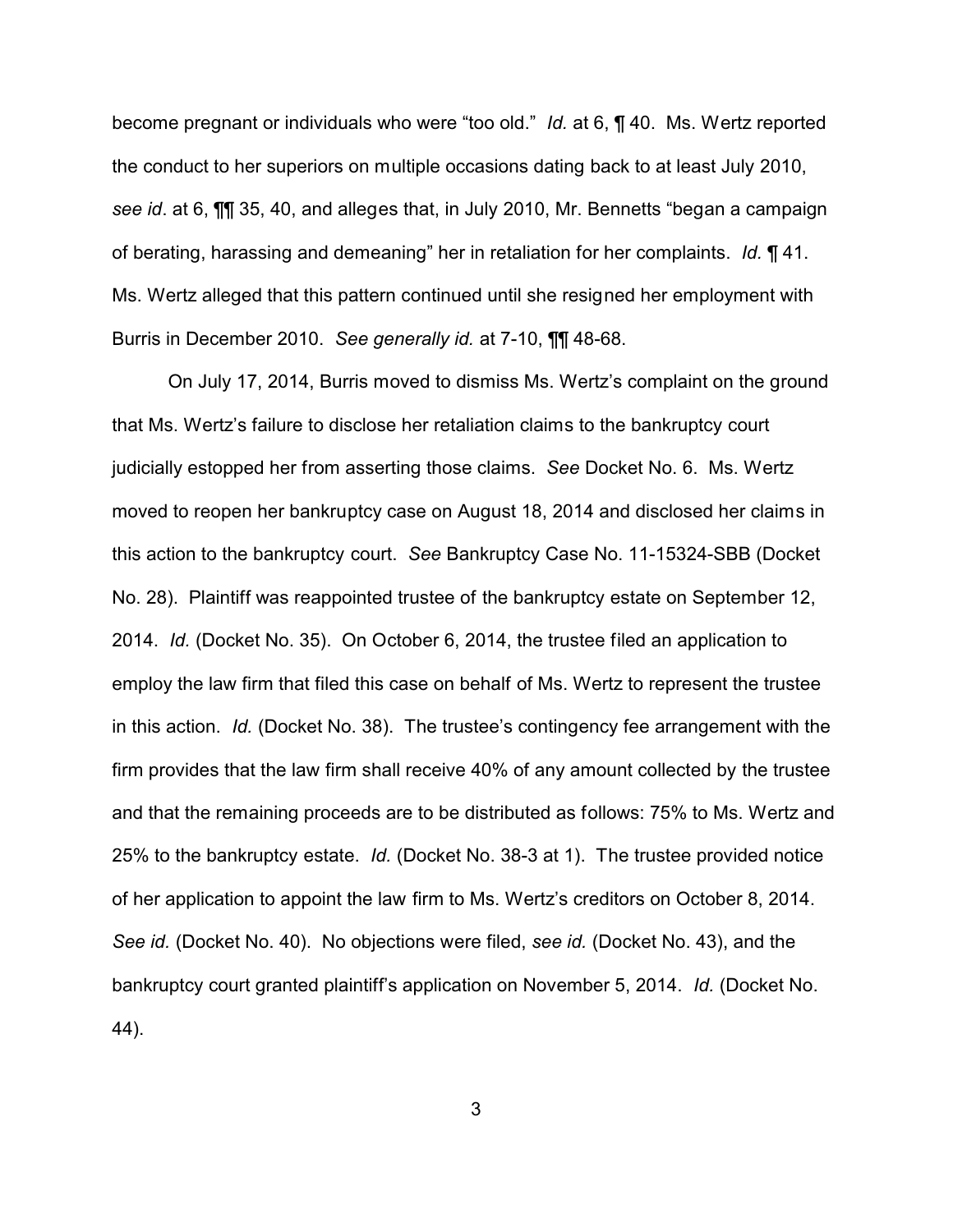Meanwhile, in this action, Ms. Wertz and the trustee jointly moved to substitute Ms. Zubrod as plaintiff on the ground that, since the trustee did not abandon Ms. Wertz's claims in this matter, the trustee was the real party in interest. *See* Docket No. 21 at 4. The Court granted the motion (Docket No. 22) and denied Burris's motion to dismiss as moot. Docket No. 24. The trustee filed a first amended complaint on October 17, 2014, Docket No. 23, and Burris filed the present motion, which repeats its argument that the trustee is judicially estopped from asserting her claims.

#### **II. ANALYSIS**

"The doctrine of judicial estoppel is based upon protecting the integrity of the judicial system by 'prohibiting parties from deliberately changing positions according to the exigencies of the moment.'" *Bradford v. Wiggins*, 516 F.3d 1189, 1194 (10th Cir. 2008) (quoting *New Hampshire v. Maine*, 532 U.S. 742, 749-50 (2001)); *see also In re Cassidy*, 892 F.2d 637, 641 (7th Cir. 1990) ("Judicial estoppel is a doctrine intended to prevent the perversion of the judicial process"). The Court considers whether "1) a party's later position is clearly inconsistent with its earlier position; 2) a party has persuaded a court to accept that party's earlier position, so that judicial acceptance of an inconsistent position in a later proceeding would create the perception that either the first or second court was misled; and 3) the party seeking to assert the inconsistent position would derive an unfair advantage if not estopped." *Mathews v. Denver Newspaper Agency LLP*, 649 F.3d 1199, 1209 (10th Cir. 2011) (quoting *Bradford*, 516 F.3d at 1194 (internal quotations omitted)).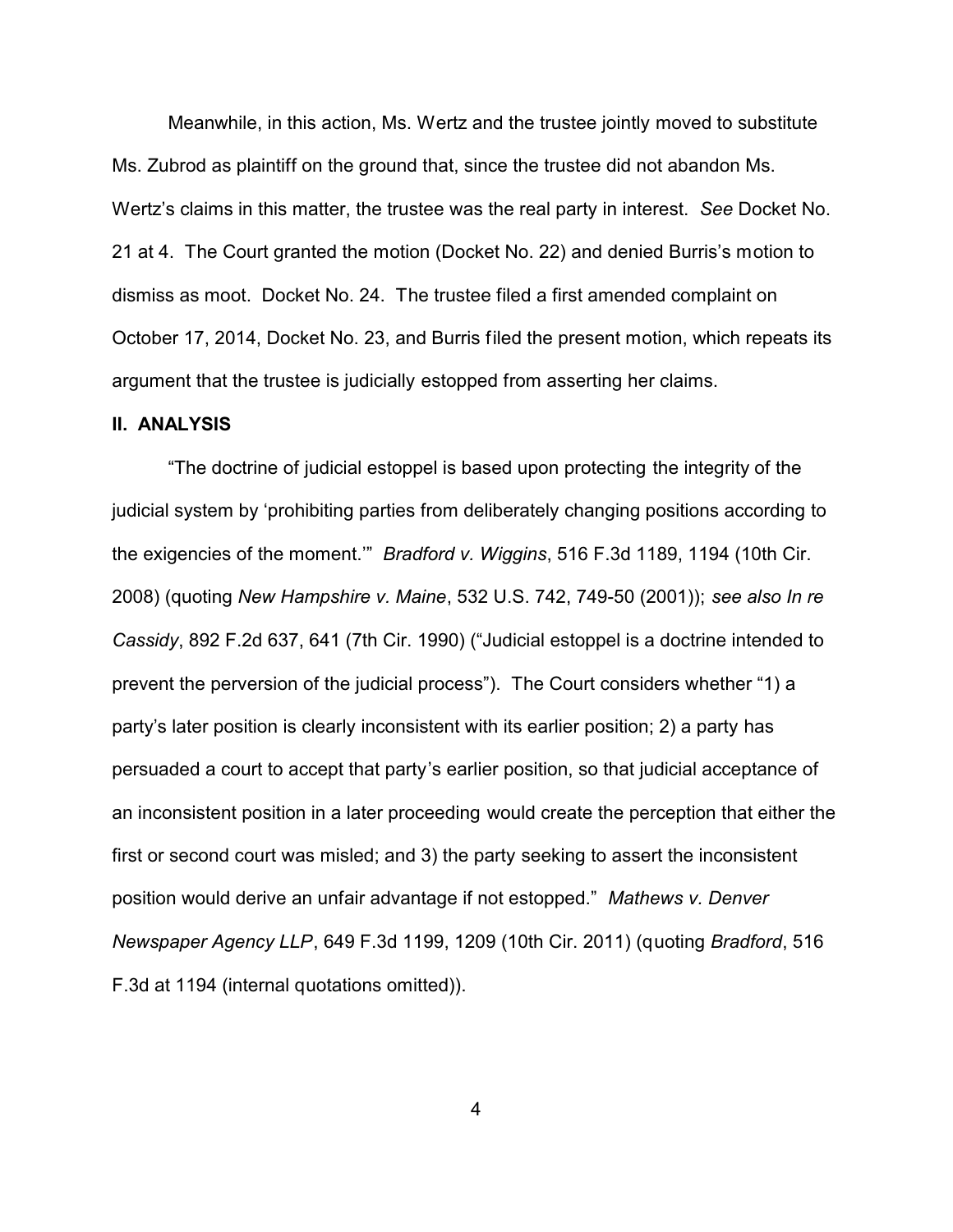Burris argues that plaintiff should be estopped from pursuing this matter under an agreement that benefits Ms. Wertz and her attorneys more than her creditors. Docket No. 25 at 6. Plaintiff responds that judicial estoppel does not bar a bankruptcy trustee from pursuing claims on behalf of the bankruptcy estate. *See* Docket No. 26 at 6-7. Burris replies that, notwithstanding the substitution of the bankruptcy trustee as plaintiff in this matter, judicial estoppel is appropriate because Ms. Wertz stands to benefit personally from this litigation under the terms of the contingency fee arrangement, which prejudices Ms. Wertz's creditors. Docket No. 27 at 5-6. Although Burris seeks dismissal of plaintiff's first amended complaint, in its reply, Burris states that "[a]t a minimum," the Court should issue an order that prohibits Ms. Wertz from personally recovering for her claims. *Id.* at 7.

### **A. Ms. Wertz**

Before taking up the issue of whether the trustee can be judicially estopped from asserting Ms. Wertz's discrimination claims, the Court considers whether Ms. Wertz would be estopped from asserting her claims. First, the Court finds that Ms. Wertz has taken "clearly inconsistent" litigation positions. *Mathews*, 649 F.3d at 1209. In her voluntary bankruptcy petition filed on March 16, 2011, Ms. Wertz represented that she had no "contingent and unliquidated claims" of any nature. Bankruptcy Case No. 11- 15324-SBB (Docket No. 1 at 9). However, Ms. Wertz claims that she was acutely aware of the discriminatory atmosphere at her workplace and resigned from her job in December 2010. Docket No. 25 at 4. In fact, the trustee claims that "it was Defendant's conduct, and the loss of Ms. Wertz's job, that forced her into bankruptcy in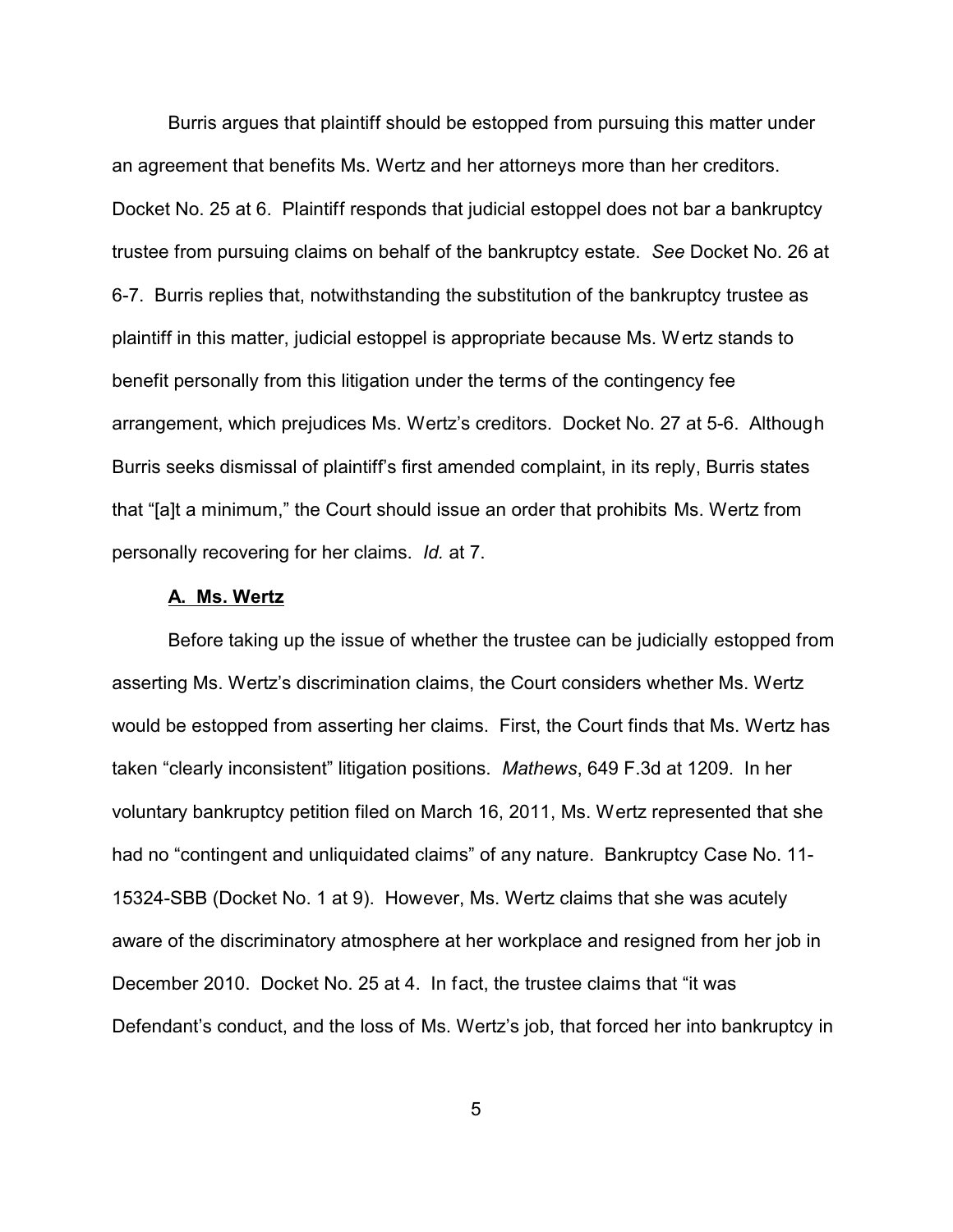the first place." Docket No. 26 at 13. On May 6, 2011, less than two months after her representation to the bankruptcy court, Ms. Wertz filed a Charge of Discrimination with the EEOC regarding discriminatory acts that she claimed occurred between July 2009 and December 2010. Docket No. 25-3 at 2. Shortly after the EEOC issued its Notice of Right to Sue, Ms. Wertz initiated this lawsuit. Ms. Wertz's representation to the bankruptcy court about having no contingent or unliquidated claims and her subsequently alleged discrimination claims are clearly inconsistent. Second, the Court finds that Ms. Wertz, in obtaining a discharge, succeeded in persuading the bankruptcy court to adopt her clearly inconsistent position. *Eastman v. Union Pac. R.R. Co.*, 493 F.3d 1151, 1160 (10th Cir. 2007) ("A discharge in bankruptcy is sufficient to establish a basis for judicial estoppel, even if the discharge is later vacated") (citation and quotation omitted). Third, the Court finds that Ms. Wertz would gain an unfair advantage if she were not estopped from pursuing this action, because she would be able to pursue the litigation without the risk that the majority of her award would go to her creditors. *See Queen v. TA Operating LLC*, 734 F.3d 1081, 1092 (10th Cir. 2013).

Finally, the Court considers the trustee's statement that Ms. Wertz's failure to disclose her claims was inadvertent. *New Hampshire*, 532 U.S. at 753 ("it may be appropriate to resist application of judicial estoppel when a party's prior position was based on inadvertence or mistake"). The Court finds that, given the close temporal proximity between Ms. Wertz's misrepresentation to the bankruptcy court and her EEOC charge, Ms. Wertz's claimed inadvertence provides no excuse. Ms. Wertz knew of the conduct underlying her claims and had a motive to conceal her intent to pursue those claims from the bankruptcy court. *Eastman*, 493 F.3d at 1157 (approving of other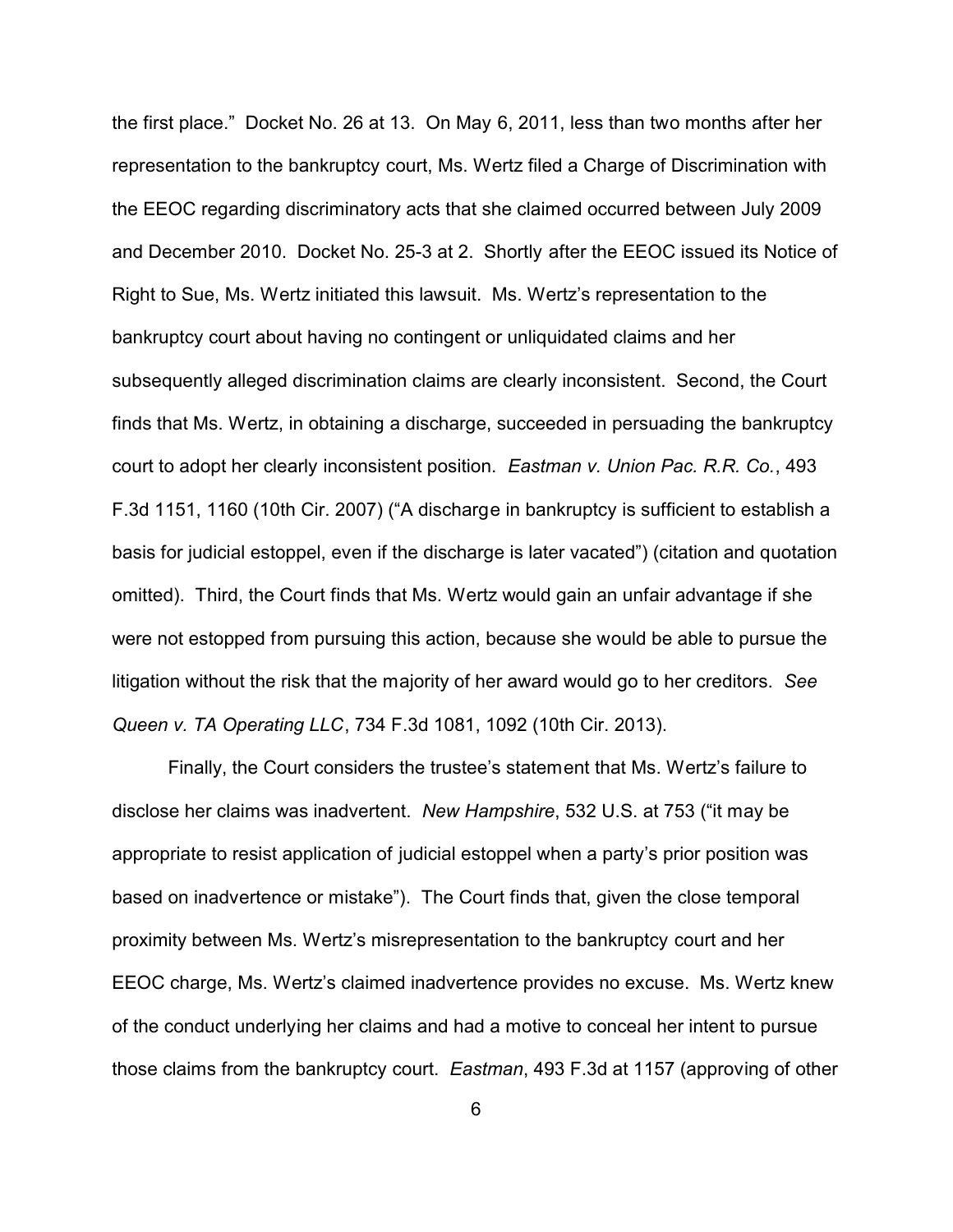circuit court rulings that a debtor who conceals a claim from the bankruptcy court can only claim inadvertence or mistake when he or she "either lacks knowledge of the undisclosed claims or has no motive for their concealment") (citations omitted). The trustee does not provide an affidavit from Ms. Wertz or any other facts that tend to support that her misrepresentation to the bankruptcy court was inadvertent. *See Dzakula v. McHugh*, 746 F.3d 399, 401 (9th Cir. 2014) (rejecting excuse of inadvertence where a nondisclosing debtor "presented no evidence, by affidavit or otherwise, explaining her initial failure to include the action on her bankruptcy schedules"). Finally, the fact that Ms. Wertz was represented by counsel in her bankruptcy action further undermines her claimed inadvertence. Whereas a pro se party filing a bankruptcy petition may be able to state plausibly that he or she did not understand the meaning of the representations made on bankruptcy schedules, a represented party can make no such claim. *Cf. Cannon-Stokes v. Potter*, 453 F.3d 446, 448-49 (7th Cir. 2006) (noting that a represented debtor cannot excuse misrepresentation to the bankruptcy court by claiming good faith reliance on bad legal advice).

Because Ms. Wertz's conduct satisfies the three primary judicial estoppel factors and she cannot claim the excuse of inadvertence, Ms. Wertz would be judicially estopped from asserting her claims in this action.

### **B. The Trustee**

The Court now considers the effect of the trustee's substitution as the plaintiff in this action. The Tenth Circuit has not decided whether a debtor's actions empower a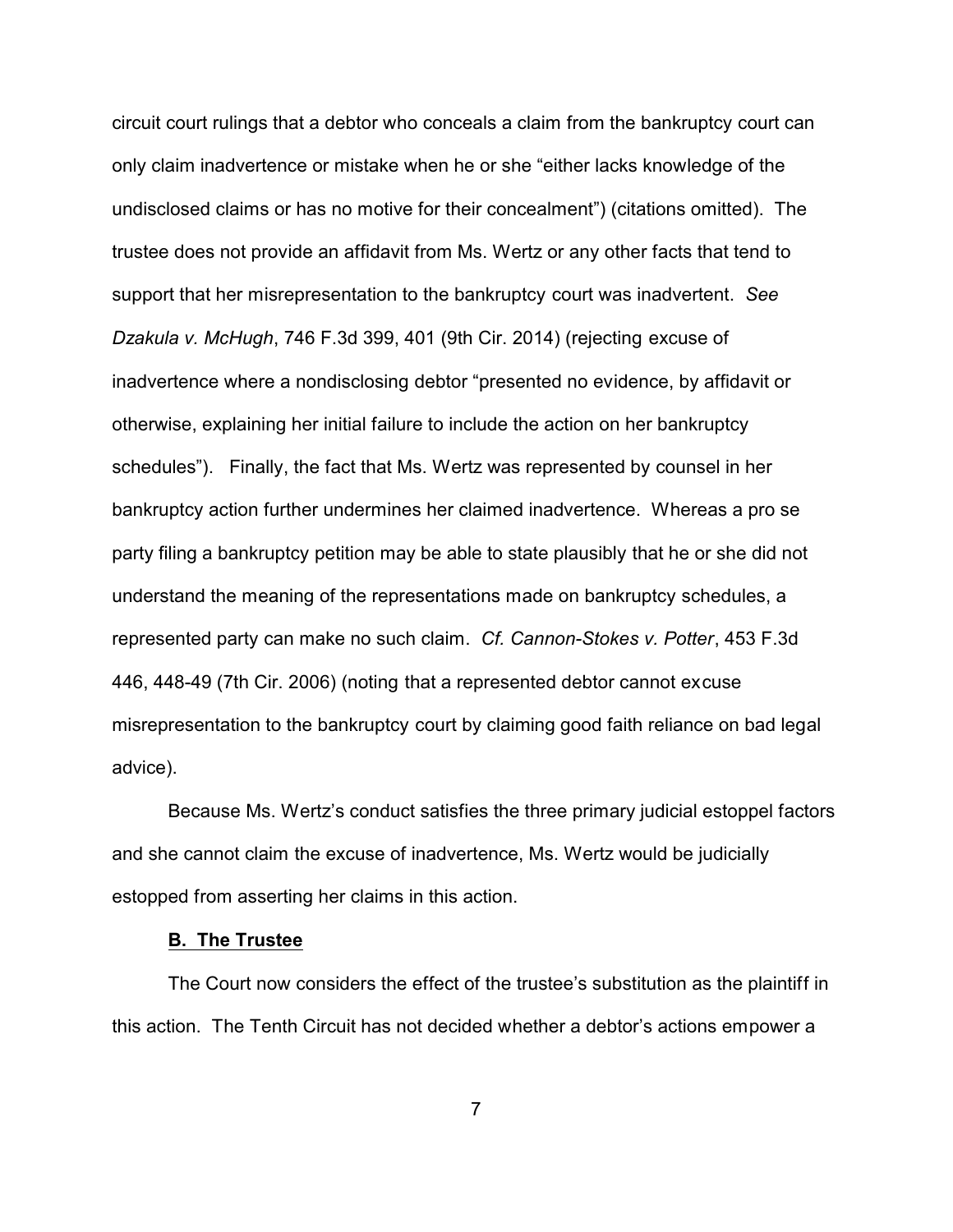court to apply judicial estoppel against a bankruptcy trustee who substitutes for the debtor. The Tenth Circuit has, however, noted in dicta that applying judicial estoppel to dismiss the claims of a bankruptcy trustee is "quite likely . . . inappropriate, at least to the extent [debtor's] personal injury claims were necessary to satisfy his debts." *Eastman,* 493 F.3d at 1155, n.3. Other circuits have found that an innocent trustee may pursue an undisclosed claim where the debtor herself is estopped. *See Reed v. City of Arlington*, 650 F.3d 571, 573 (5th Cir. 2011) (en banc) ("absent unusual circumstances, an innocent trustee can pursue for the benefit of creditors a judgment or cause of action that the debtor fails to disclose in bankruptcy"); *Stephenson v. Malloy*, 700 F.3d 265 (6th Cir. 2012) (holding that a bankruptcy trustee can pursue a negligence action even where the debtor is judicially estopped); *Biesek v. Soo Line R.R. Co.*, 440 F.3d 410, 413 (7th Cir. 2006) (noting that a claim that was not disclosed in bankruptcy "belongs to the Trustee, for the benefit of [the debtor's] creditors," and that, if a court estopped a trustee due to debtor's actions, creditors would be "hurt a second time").

In most situations involving the substitution of a trustee for the non-disclosing debtor, the trustee's focus on enhancing the estate for the benefit of creditors weighs against applying judicial estoppel to the trustee. But this is not a typical case. Here, the trustee has agreed that Ms. Wertz will be able to recover 75% of any judgment on her discrimination claims after payment of attorney's fees. In other words, the only consequence for Ms. Wertz having failed to disclose her claims in the bankruptcy case, an act that would otherwise cause the dismissal of her claims, is that her potential recovery is reduced by 25%. Perhaps the trustee had good reasons for cutting this deal with Ms. Wertz. Perhaps, for instance, offering Ms. Wertz 75% of any recovery was the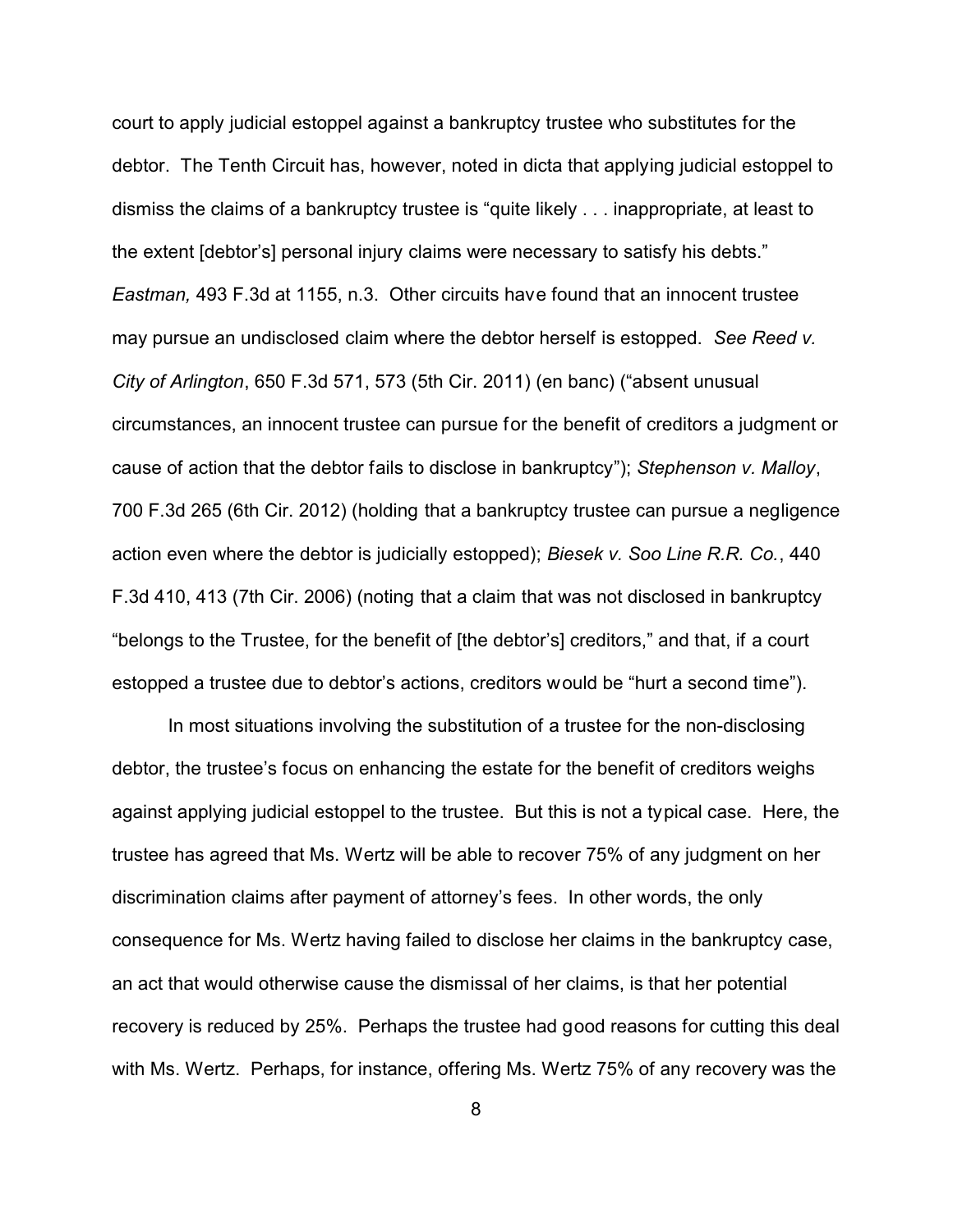only way to gain her cooperation to prosecute claims that would undoubtedly require her personal involvement. The Court does not know because the trustee has not explained the circumstances behind the contingency fee agreement. Instead, the trustee relies on the fact that the agreement was disclosed to the creditors and the creditors did not object. In this respect, the trustee is acting in the interests of the creditors, who are attempting to get whatever potential payments they can. But neither the trustee nor the creditors are given the task of determining whether the integrity of the judicial process is upheld by such an arrangement. That task is assigned to the Court. For that reason, the trustee's claim that the Court should defer to her "authority and wisdom" in administering the bankruptcy estate, Docket No. 26 at 5, is misplaced. It is frequently true in the bankruptcy context that the application of judicial estoppel will hurt creditors, who otherwise may be able to share in any judgment in favor of the debtor or trustee. But, as the Seventh Circuit noted in *Cannon-Stokes*, "[a] doctrine that induces debtors to be truthful in their bankruptcy filings will assist creditors in the long run (though it will do them no good in the particular case) – and it will assist most debtors too, for the few debtors who scam their creditors drive up interest rates and injure the more numerous honest borrowers." 453 F.3d at 448.

The Court agrees with the trustee that, under the circumstances here, it would be inappropriate to estop her from pursuing Ms. Wertz's discrimination and retaliation claims. Such claims, if successful, will help pay Ms. Wertz's creditors. *Eastman*, 493 F.3d at 1155 n.3 (reasoning that estoppel against a trustee is inappropriate "at least to the extent [the debtor's] . . . claims were necessary to satisfy his debts"). However, the same is not true of the trustee's decision to allow Ms. Wertz to participate in any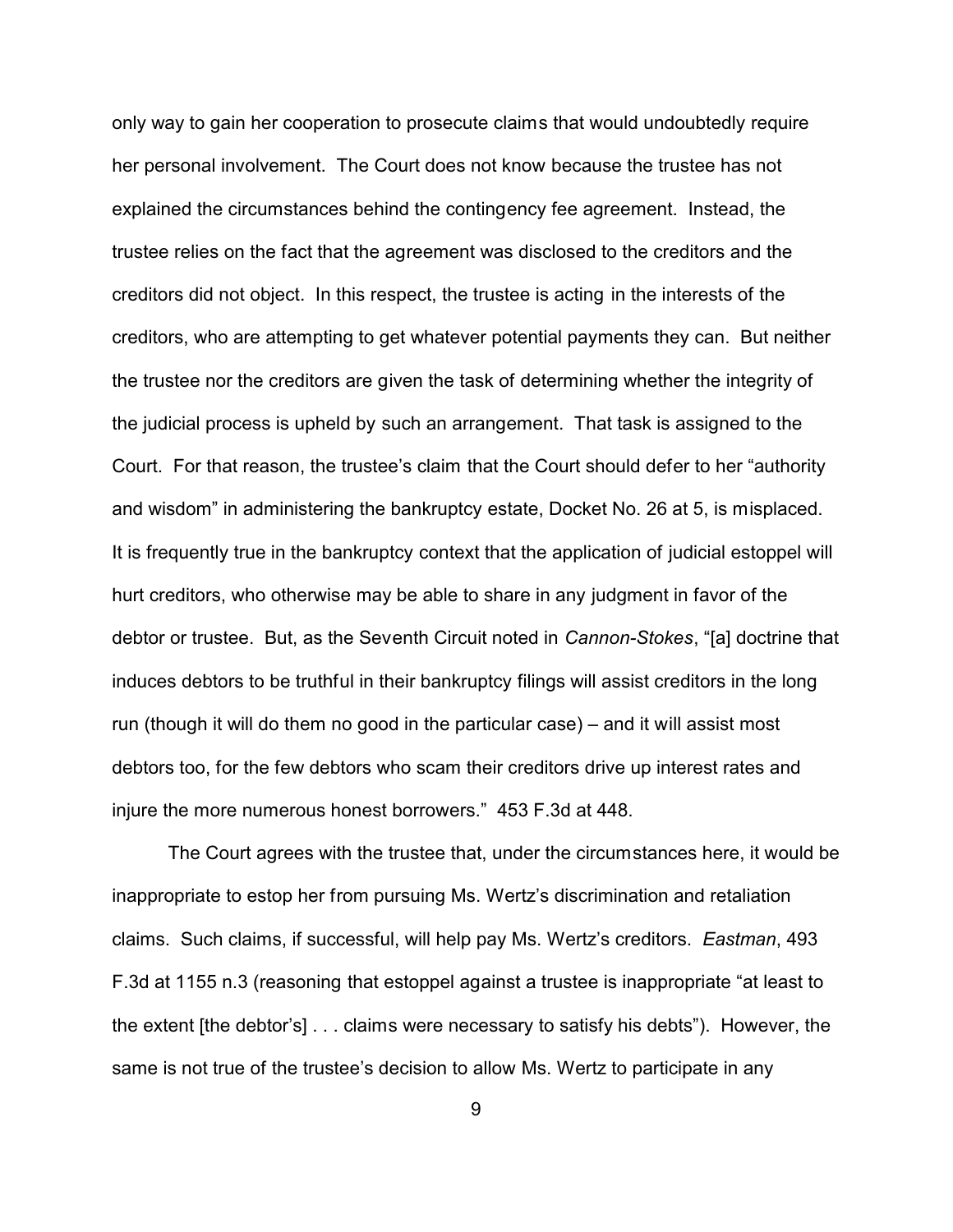recovery in the event of a judgment in the trustee's favor. The Supreme Court noted in *New Hampshire* that judicial estoppel is an equitable doctrine. *New Hampshire*, 532 U.S. at 750. The Court also noted that "the circumstances under which judicial estoppel may appropriately be invoked are probably not reducible to any general formulation or principle." *Id.* Here, the fact that the trustee is allowing Ms. Wertz to keep 75% of any judgment or settlement after the payment of attorney's fees has the effect of undermining the integrity of the bankruptcy process. *Queen*, 734 F.3d at 1087 (noting that the purpose of judicial estoppel is "to protect the integrity of the judicial process" and to "prevent improper use of judicial machinery") (quoting *New Hampshire*, 532 U.S. at 749-50). Such an arrangement allows Ms. Wertz to gain the benefit of a discharge in the bankruptcy case and then, after her non-disclosure was discovered by Burris, to suffer a diminution of her potential recovery (assuming her arrangement with her attorneys contained the same 40% contingency fee as the trustee's agreement) of only 25%. In *Anderson v. Seven Falls Co.*, No. 12-cv-01490-RM-CBS, 2014 WL 553486, at \*8 (D. Colo. Feb. 12, 2014), the court applied judicial estoppel ag ainst a bankruptcy trustee to the extent the trustee intended to or agreed to pay any portion of the recovery to the debtor. The court held that, while the trustee and the debtor's creditors could be made whole, a debtor who concealed her claim from the bankruptcy court should not be allowed any portion of the recovery. *Id.* The Court adopts this approach. The trustee may pursue this action on behalf of the bankruptcy estate, but the trustee is estopped from paying any portion of the amount recovered to Ms. Wertz.<sup>2</sup>

<sup>&</sup>lt;sup>2</sup>The Court's order disallowing any payment to Ms. Wertz does not disturb the trustee's agreement with retained counsel that they are entitled to 40% of any amount